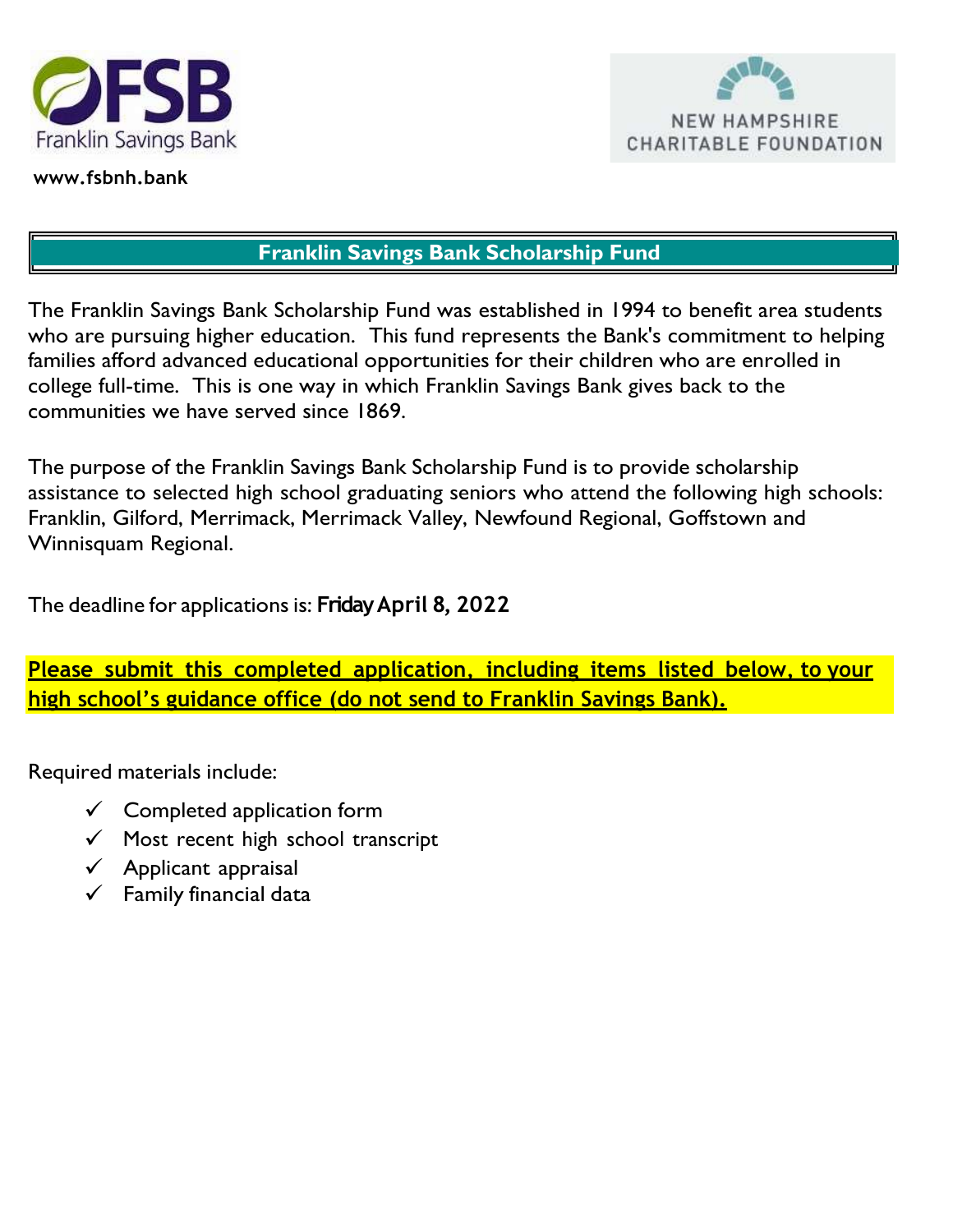Personal Information

| <b>Student Name</b>   |                                    |                                        |                                        |
|-----------------------|------------------------------------|----------------------------------------|----------------------------------------|
|                       | first                              | middle                                 | last                                   |
| Address               |                                    |                                        |                                        |
|                       | city                               | state                                  | zip code                               |
|                       |                                    |                                        |                                        |
|                       | home phone                         | work phone                             |                                        |
| <b>Birth Date</b>     | $\sqrt{2}$                         |                                        |                                        |
| I am a                | $\Box$ high school senior          |                                        |                                        |
| High School           | school name                        |                                        | graduation date                        |
| School for which      |                                    |                                        |                                        |
| aid is requested      | school name, state                 |                                        | expected graduation                    |
|                       |                                    | <b>CHECK APPROPRIATE CHOICE</b>        |                                        |
| My School is          | $\Box$ 4yr college/university      | $\Box$ 2 yr college                    | $\Box$ voc/tech school<br>$\Box$ other |
| I will be<br>enrolled | $\Box$ full-time                   | $\Box$ half-time or more (6 + credits) | $\Box$ less than half-time             |
| I will live           | $\Box$ on campus $\Box$ off campus | $\Box$ at home                         |                                        |
| Field of Study        |                                    |                                        |                                        |

Activities (attach additional sheet if necessary)

List all community and school activities in which you have participated. Include sports, student government, volunteer projects, etc.

| Activity | How Long? | <b>Special Honors</b> |
|----------|-----------|-----------------------|
|          | to        |                       |
|          | to        |                       |
|          | to        |                       |
|          | to        |                       |
|          | to        |                       |
|          | to        |                       |
|          | to        |                       |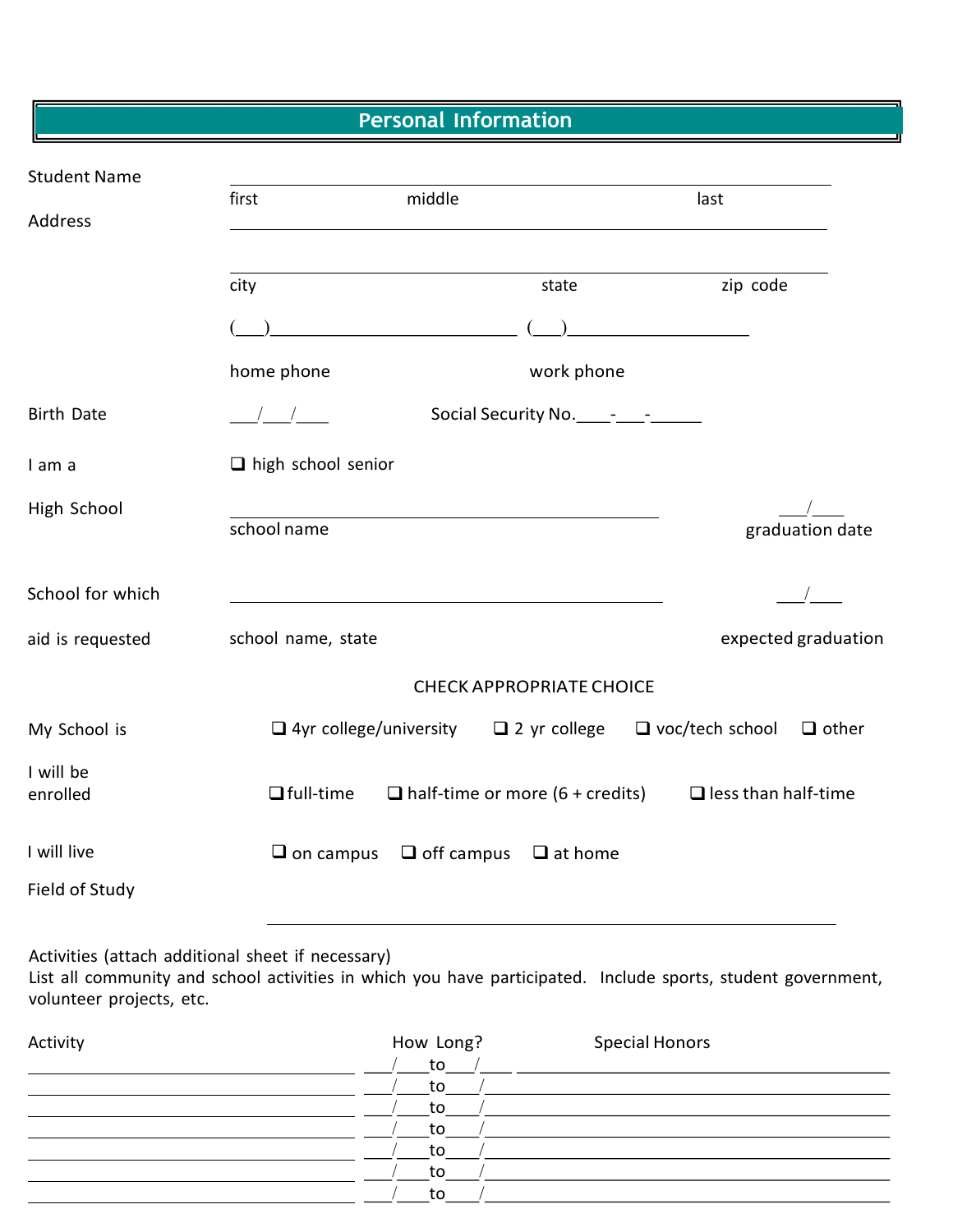#### Work Experience - or enclose a current resume

| How Long? | Position Held |  |
|-----------|---------------|--|
| to        |               |  |
| to        |               |  |
| to        |               |  |
| to        |               |  |
|           |               |  |

Describe your education and career goals.

Describe personal or family circumstances that make it necessary for you to seek aid for your education.

## Ranking/GPA/PSAT or SAT

|               | TO BE FILLED OUT BY A HIGH SCHOOL OFFICIAL |                                                |          |        |      |      |
|---------------|--------------------------------------------|------------------------------------------------|----------|--------|------|------|
| Student ranks | in a class of                              | <b>Cumulative GPA</b><br>$(4.0 \text{ scale})$ | PSAT/SAT | verbal | math |      |
| Signature     |                                            | Title                                          |          |        |      | Date |
|               |                                            | <b>Transcript</b>                              |          |        |      |      |

You must include, with this application, your school transcript. DO NOT SEND SEPARATELY.

# **Certification**

I certify that the information on this form is true and complete to the best of my knowledge. I understand that the financial information will be considered confidential, for review by my high school, the New Hampshire Charitable Foundation and members of the Franklin Savings Bank Scholarship Advisory Committee.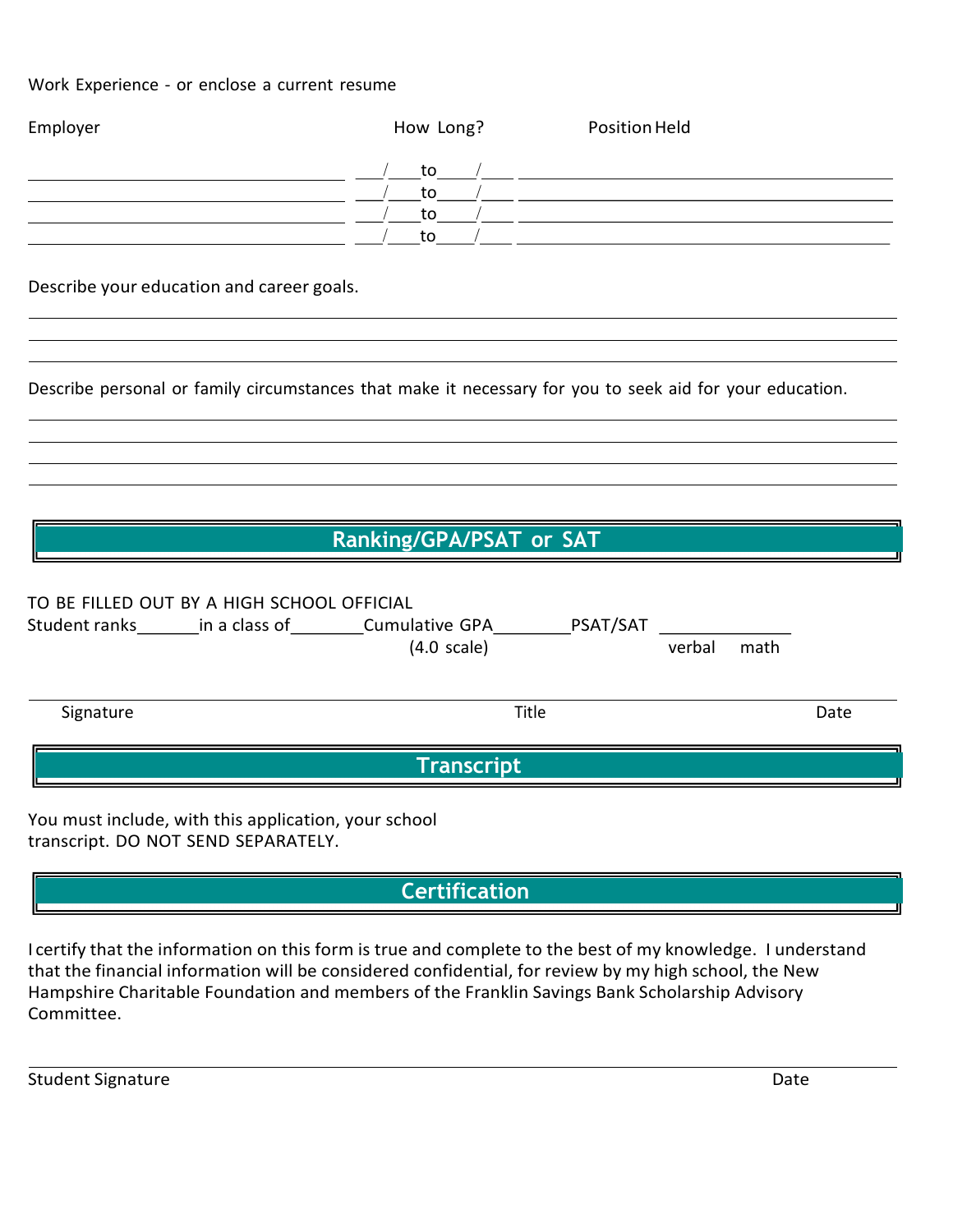### Applicant Appraisal

This form is to be used by a school administrator, counselor, teacher, community or religious leader, or other person in a position of authority who knows you and your accomplishments.

PLEASE USE THE SPACE PROVIDED BELOW and/or attach other pages (if necessary) to describe the student, and more specifically, the personal qualities s/he possesses which you believe are most representative of his/ her character.

Signature **Date Contract Contract Contract Contract Contract Contract Contract Contract Contract Contract Contract Contract Contract Contract Contract Contract Contract Contract Contract Contract Contract Contract Contra**